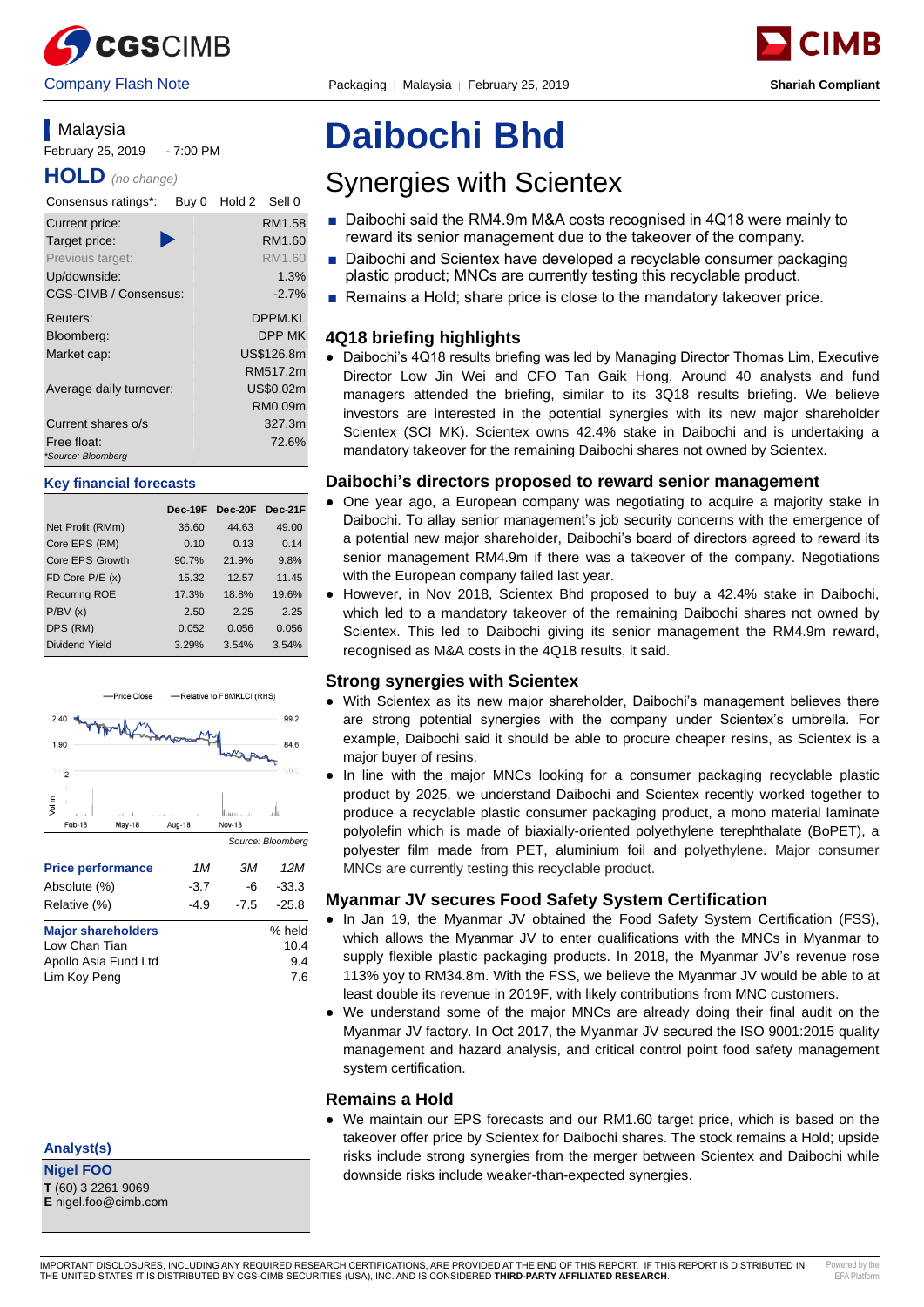



# **Figure 1: Sector/Peers Comparison**

| Company               | Bloomberg Recom. — |        |                 | Target          | <b>Price Market Cap</b> | Core $P/E(x)$ |             | 3-year EPS | P/BV<br>(x) |        | Recurrina<br><b>ROE (%)</b> | <b>EV/EBITDA Dividend Yield</b><br>(x)  | (%)  |                   |
|-----------------------|--------------------|--------|-----------------|-----------------|-------------------------|---------------|-------------|------------|-------------|--------|-----------------------------|-----------------------------------------|------|-------------------|
|                       | <b>Ticker</b>      |        | (local<br>curr) | (local<br>curr) | (US\$ m)                |               | CY18F CY19F | CAGR (%)   |             |        | CY18F CY18F CY19F           |                                         |      | CY18F CY18F CY19F |
| Daibochi Bhd          | DPP MK             | Hold   | RM1.59 RM1.60   |                 | 128                     | 30.6          | 15.2        | 21.9%      | 2.85        | 9.9%   | 17.2%                       | 13.5                                    | 3.1% | 3.1%              |
| Thong Guan Industries | tgi mk             | Add    | RM2.39 RM3.90   |                 | 80                      | 5.9           | 5.1         | 7.5%       | 0.59        | 10.6%  | 11.1%                       | 4.7                                     | 5.2% | 5.8%              |
| Tomypak Holdings      | TOMY MK            | Reduce | RM0.61          | RM0.36          | 62                      | 106.2         | 57.4        | $-4.7%$    | .51         | $.4\%$ | 2.6%                        | 20.2                                    | 3.1% | 3.0%              |
| Sector average        |                    |        |                 |                 | 90                      | 47.6          | 25.9        | 8.2%       | 1.7         | 7.3%   | 10.3%                       | 12.8                                    | 3.8% | 4.0%              |
|                       |                    |        |                 |                 |                         |               |             |            |             |        |                             | SOURCES: CIMB RESEARCH, COMPANY REPORTS |      |                   |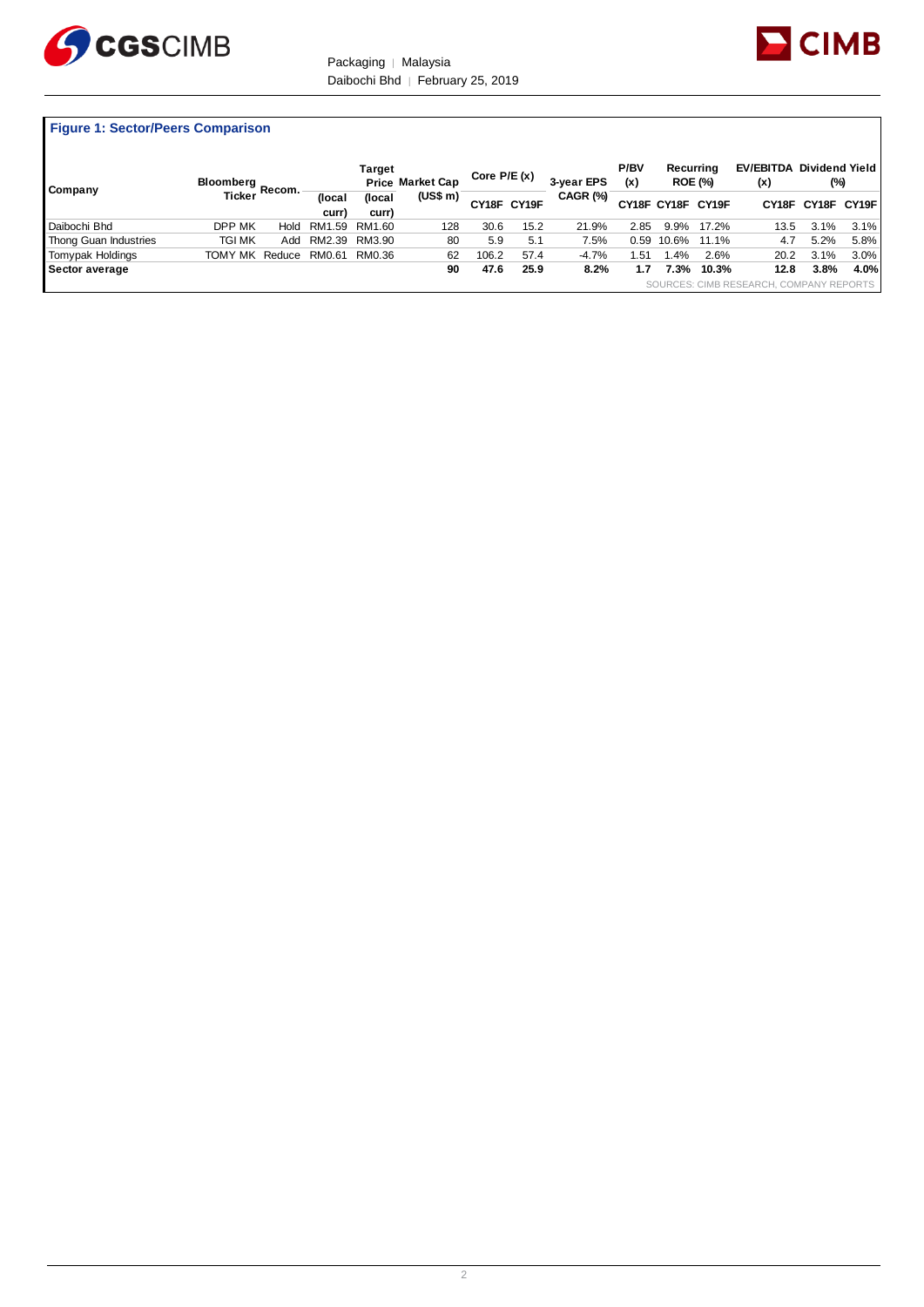



# **BY THE NUMBERS**

| (RMm)                                     | Dec-18A | Dec-19F | Dec-20F | Dec-21F |
|-------------------------------------------|---------|---------|---------|---------|
| <b>Total Net Revenues</b>                 | 430.8   | 570.0   | 640.0   | 667.0   |
| <b>Gross Profit</b>                       | 43.7    | 70.7    | 84.3    | 91.0    |
| <b>Operating EBITDA</b>                   | 43.7    | 70.7    | 84.3    | 91.0    |
| Depreciation And Amortisation             | (15.4)  | (15.7)  | (15.7)  | (16.0)  |
| <b>Operating EBIT</b>                     | 28.3    | 55.0    | 68.6    | 75.0    |
| Financial Income/(Expense)                | (3.8)   | (2.5)   | (2.5)   | (2.5)   |
| Pretax Income/(Loss) from Assoc.          | 1.0     | 0.0     | 0.0     | 0.0     |
| Non-Operating Income/(Expense)            | 0.0     | 0.0     | 0.0     | 0.0     |
| Profit Before Tax (pre-El)                | 25.5    | 52.5    | 66.1    | 72.5    |
| <b>Exceptional Items</b>                  | (4.9)   |         |         |         |
| <b>Pre-tax Profit</b>                     | 20.6    | 52.5    | 66.1    | 72.5    |
| Taxation                                  | (3.8)   | (7.9)   | (8.6)   | (9.5)   |
| Exceptional Income - post-tax             |         |         |         |         |
| <b>Profit After Tax</b>                   | 16.8    | 44.6    | 57.5    | 63.0    |
| Minority Interests                        | (1.6)   | (8.0)   | (12.9)  | (14.0)  |
| <b>Preferred Dividends</b>                | 0.0     | 0.0     | 0.0     | 0.0     |
| FX Gain/(Loss) - post tax                 |         |         |         |         |
| Other Adjustments - post-tax              |         |         |         |         |
| <b>Net Profit</b>                         | 15.2    | 36.6    | 44.6    | 49.0    |
| <b>Recurring Net Profit</b>               | 19.2    | 36.6    | 44.6    | 49.0    |
| <b>Fully Diluted Recurring Net Profit</b> | 19.2    | 36.6    | 44.6    | 49.0    |

| <b>Cash Flow</b>                 |         |         |         |         |
|----------------------------------|---------|---------|---------|---------|
| (RMm)                            | Dec-18A | Dec-19F | Dec-20F | Dec-21F |
| <b>EBITDA</b>                    | 43.70   | 70.70   | 84.30   | 91.00   |
| Cash Flow from Invt & Assoc      |         |         |         |         |
| Change In Working Capital        | (9.90)  | 6.20    | (15.20) | (5.76)  |
| (Incr)/Decr in Total Provisions  |         |         |         |         |
| Other Non-Cash (Income)/Expense  |         |         |         |         |
| Other Operating Cashflow         | 0.79    | 1.00    | 1.00    | 1.00    |
| Net Interest (Paid)/Received     | 0.00    | 0.00    | 0.00    | 0.00    |
| <b>Tax Paid</b>                  | (4.00)  | (7.90)  | (8.57)  | (9.50)  |
| <b>Cashflow From Operations</b>  | 30.59   | 70.00   | 61.53   | 76.74   |
| Capex                            | (10.00) | (10.00) | (10.00) | (10.00) |
| Disposals Of FAs/subsidiaries    | 0.00    | 0.00    | 0.00    | 0.00    |
| Acq. Of Subsidiaries/investments | 0.00    | 0.00    | 0.00    | 0.00    |
| Other Investing Cashflow         | (1.00)  | (1.00)  | (1.00)  | (1.00)  |
| Cash Flow From Investing         | (11.00) | (11.00) | (11.00) | (11.00) |
| Debt Raised/(repaid)             | 0.00    | 0.00    | 0.00    | 0.00    |
| Proceeds From Issue Of Shares    | 0.00    | 0.00    | 0.00    | 0.00    |
| Shares Repurchased               | 0.00    | 0.00    | 0.00    | 0.00    |
| Dividends Paid                   | (17.06) | (17.82) | (19.34) | 0.00    |
| <b>Preferred Dividends</b>       |         |         |         |         |
| Other Financing Cashflow         |         |         |         |         |
| <b>Cash Flow From Financing</b>  | (17.06) | (17.82) | (19.34) | 0.00    |
| <b>Total Cash Generated</b>      | 2.53    | 41.18   | 31.19   | 65.74   |
| <b>Free Cashflow To Equity</b>   | 19.59   | 59.00   | 50.53   | 65.74   |
| <b>Free Cashflow To Firm</b>     | 19.59   | 59.00   | 50.53   | 65.74   |

| ee Cashflow To Firm |                         | 19.59                 | 59.00   | 50.53               | 65.74   |
|---------------------|-------------------------|-----------------------|---------|---------------------|---------|
|                     | 12-mth Fwd FD P/E $(x)$ |                       |         |                     |         |
| 50                  |                         |                       |         |                     |         |
| 45                  |                         |                       |         |                     |         |
| 40                  |                         |                       |         |                     |         |
| 35                  |                         |                       |         |                     |         |
| 30                  |                         |                       |         |                     |         |
| 25                  |                         |                       |         |                     |         |
| 20                  |                         |                       |         |                     |         |
| 15                  |                         |                       |         |                     |         |
| 10                  |                         |                       |         |                     |         |
| 5                   |                         |                       |         |                     |         |
| $\Omega$            |                         |                       |         |                     |         |
| Jan-15A             | Jan-16A                 | Jan-17A               | Jan-18F |                     | Jan-19F |
|                     | Daibochi Bhd            | Thong Guan Industries |         | ---Tomypak Holdings |         |
|                     |                         |                       |         |                     |         |

| <b>Balance Sheet</b>                       |         |         |         |         |
|--------------------------------------------|---------|---------|---------|---------|
| (RMm)                                      | Dec-18A | Dec-19F | Dec-20F | Dec-21F |
| Total Cash And Equivalents                 | 10.5    | 21.7    | 52.9    | 84.8    |
| <b>Total Debtors</b>                       | 75.0    | 90.0    | 121.6   | 127.7   |
| Inventories                                | 90.3    | 107.0   | 102.4   | 107.5   |
| <b>Total Other Current Assets</b>          | 1.3     | 7.5     | 31.0    | 31.0    |
| <b>Total Current Assets</b>                | 177.1   | 226.2   | 307.9   | 351.0   |
| <b>Fixed Assets</b>                        | 135.5   | 129.8   | 105.0   | 105.0   |
| <b>Total Investments</b>                   | 0.0     | 0.0     | 0.0     | 0.0     |
| Intangible Assets                          | 31.8    | 35.1    | 35.1    | 35.1    |
| <b>Total Other Non-Current Assets</b>      | 19.5    | 19.5    | 19.5    | 0.0     |
| <b>Total Non-current Assets</b>            | 186.8   | 184.4   | 159.6   | 140.1   |
| Short-term Debt                            | 54.7    | 27.0    | 30.0    | 25.0    |
| Current Portion of Long-Term Debt          |         |         |         |         |
| <b>Total Creditors</b>                     | 59.1    | 97.0    | 108.8   | 114.2   |
| <b>Other Current Liabilities</b>           | 4.0     | 1.0     | 5.0     | 14.0    |
| <b>Total Current Liabilities</b>           | 117.8   | 125.0   | 143.8   | 153.2   |
| <b>Total Long-term Debt</b>                | 12.2    | 20.1    | 20.1    | 20.1    |
| Hybrid Debt - Debt Component               |         |         |         |         |
| <b>Total Other Non-Current Liabilities</b> | 13.6    | 10.6    | 10.6    | 10.6    |
| <b>Total Non-current Liabilities</b>       | 25.8    | 30.7    | 30.7    | 30.7    |
| <b>Total Provisions</b>                    | 0.0     | 0.0     | 0.0     | 0.0     |
| <b>Total Liabilities</b>                   | 143.6   | 155.7   | 174.5   | 183.9   |
| <b>Shareholders' Equity</b>                | 197.8   | 224.8   | 249.6   | 249.6   |
| <b>Minority Interests</b>                  | 22.3    | 30.3    | 43.2    | 57.2    |
| <b>Total Equity</b>                        | 220.1   | 255.1   | 292.8   | 306.8   |

#### **Key Ratios**

| . <del>.</del>                   |         |         |         |         |
|----------------------------------|---------|---------|---------|---------|
|                                  | Dec-18A | Dec-19F | Dec-20F | Dec-21F |
| Revenue Growth                   | 10.9%   | 32.3%   | 12.3%   | 4.2%    |
| Operating EBITDA Growth          | (14.5%) | 61.8%   | 19.2%   | 7.9%    |
| Operating EBITDA Margin          | 10.1%   | 12.4%   | 13.2%   | 13.6%   |
| Net Cash Per Share (RM)          | (0.16)  | (0.07)  | 0.01    | 0.11    |
| BVPS (RM)                        | 0.56    | 0.63    | 0.70    | 0.70    |
| <b>Gross Interest Cover</b>      | N/A     | N/A     | N/A     | N/A     |
| <b>Effective Tax Rate</b>        | 18.4%   | 15.0%   | 13.0%   | 13.1%   |
| Net Dividend Payout Ratio        | 71.1%   | 40.0%   | 36.3%   | 33.0%   |
| <b>Accounts Receivables Days</b> | 60.49   | 52.83   | 60.50   | 68.21   |
| <b>Inventory Days</b>            | 83.31   | 72.12   | 68.96   | 66.51   |
| <b>Accounts Payables Days</b>    | 55.16   | 57.06   | 67.77   | 70.67   |
| <b>ROIC (%)</b>                  | 7.1%    | 13.6%   | 17.0%   | 18.0%   |
| ROCE (%)                         | 9.8%    | 18.7%   | 21.3%   | 21.6%   |
| Return On Average Assets         | 7.7%    | 14.0%   | 15.5%   | 15.5%   |

# **Key Drivers**

|                                       | Dec-18A | Dec-19F | Dec-20F | Dec-21F |
|---------------------------------------|---------|---------|---------|---------|
| ASP (% chg, main prod./serv.)         | 5.0%    | 5.0%    | 5.0%    | 5.0%    |
| Unit sales grth (%, main prod./serv.) | 7.0%    | 7.0%    | 7.0%    | 7.0%    |
| Util. rate (%, main prod./serv.)      | 70.0%   | 70.0%   | 70.0%   | 70.0%   |
| ASP (% chg, 2ndary prod./serv.)       | N/A     | N/A     | N/A     | N/A     |
| Unit sales grth (%,2ndary prod/serv)  | N/A     | N/A     | N/A     | N/A     |
| Util. rate (%, 2ndary prod/serv)      | N/A     | N/A     | N/A     | N/A     |
| Unit Raw Material ASP (% Change)      | N/A     | N/A     | N/A     | N/A     |

SOURCES: CIMB RESEARCH, COMPANY REPORTS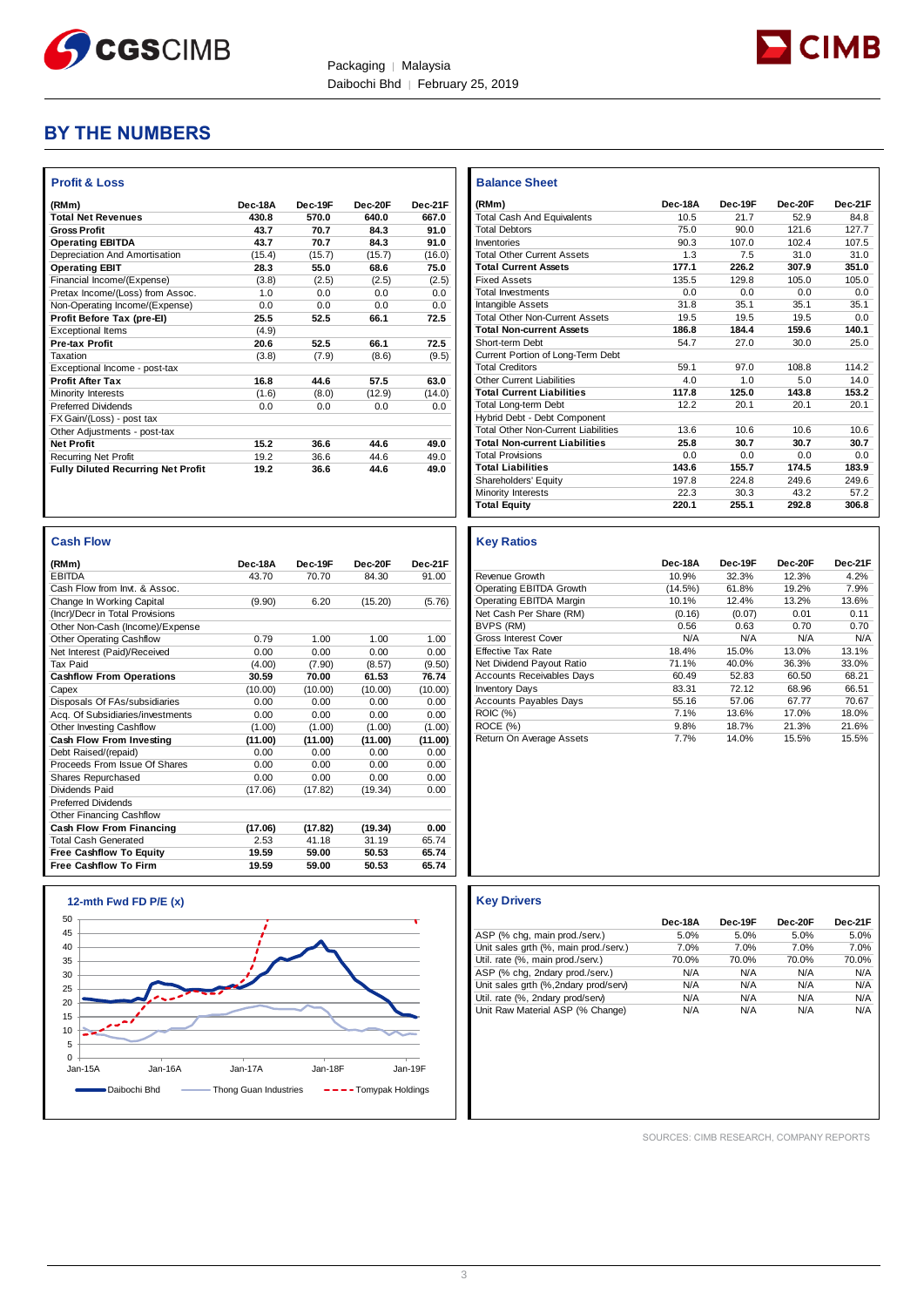



# **DISCLAIMER**

The content of this report (including the views and opinions expressed therein, and the information comprised therein) has been prepared by and belongs to CGS-CIMB or CIMB Investment Bank Berhad ("CIMB"), as the case may be. Reports relating to a specific geographical area are produced and distributed by the corresponding CGS-CIMB entity as listed in the table below. Reports relating to Malaysia are produced and distributed by CIMB.

This report is not directed to, or intended for distribution to or use by, any person or entity who is a citizen or resident of or located in any locality, state, country or other jurisdiction where such distribution, publication, availability or use would be contrary to law or regulation.

By accepting this report, the recipient hereof represents and warrants that he is entitled to receive such report in accordance with the restrictions set forth below and agrees to be bound by the limitations contained herein (including the "Restrictions on Distributions" set out below). Any failure to comply with these limitations may constitute a violation of law. This publication is being supplied to you strictly on the basis that it will remain confidential. No part of this report may be (i) copied, photocopied, duplicated, stored or reproduced in any form by any means or (ii) redistributed or passed on, directly or indirectly, to any other person in whole or in part, for any purpose without the prior written consent of CGS-CIMB or CIMB, as the case may be.

The information contained in this research report is prepared from data believed to be correct and reliable at the time of issue of this report. CGS-CIMB or CIMB, as the case may be, may or may not issue regular reports on the subject matter of this report at any frequency and may cease to do so or change the periodicity of reports at any time. Neither CGS-CIMB nor CIMB has an obligation to update this report in the event of a material change to the information contained in this report. Neither CGS-CIMB nor CIMB accepts any, obligation to (i) check or ensure that the contents of this report remain current, reliable or relevant, (ii) ensure that the content of this report constitutes all the information a prospective investor may require, (iii) ensure the adequacy, accuracy, completeness, reliability or fairness of any views, opinions and information, and accordingly, CGS-CIMB and CIMB, their respective affiliates and related persons including China Galaxy International Financial Holdings Limited ("CGIFHL") and CIMB Group Sdn. Bhd. ("CIMBG") and their respective related corporations (and their respective directors, associates, connected persons and/or employees) shall not be liable in any manner whatsoever for any consequences (including but not limited to any direct, indirect or consequential losses, loss of profits and damages) of any reliance thereon or usage thereof. In particular, CGS-CIMB and CIMB disclaim all responsibility and liability for the views and opinions set out in this report.

Unless otherwise specified, this report is based upon sources which CGS-CIMB or CIMB, as the case may be, considers to be reasonable. Such sources will, unless otherwise specified, for market data, be market data and prices available from the main stock exchange or market where the relevant security is listed, or, where appropriate, any other market. Information on the accounts and business of company(ies) will generally be based on published statements of the company(ies), information disseminated by regulatory information services, other publicly available information and information resulting from our research.

Whilst every effort is made to ensure that statements of facts made in this report are accurate, all estimates, projections, forecasts, expressions of opinion and other subjective judgments contained in this report are based on assumptions considered to be reasonable as of the date of the document in which they are contained and must not be construed as a representation that the matters referred to therein will occur. Past performance is not a reliable indicator of future performance. The value of investments may go down as well as up and those investing may, depending on the investments in question, lose more than the initial investment. No report shall constitute an offer or an invitation by or on behalf of CGS-CIMB or CIMB, as the case may be, or any of their respective affiliates (including CGIFHL, CIMBG and their respective related corporations) to any person to buy or sell any investments.

CGS-CIMB, CIMB, their respective affiliates and related corporations (including CGIFHL, CIMBG and their respective related corporations) and/or their respective directors, associates, connected parties and/or employees may own or have positions in securities of the company(ies) covered in this research report or any securities related thereto and may from time to time add to or dispose of, or may be materially interested in, any such securities. Further, CGS-CIMB, CIMB, their respective affiliates and their respective related corporations (including CGIFHL, CIMBG and their respective related corporations) do and seek to do business with the company(ies) covered in this research report and may from time to time act as market maker or have assumed an underwriting commitment in securities of such company(ies), may sell them to or buy them from customers on a principal basis and may also perform or seek to perform significant investment banking, advisory, underwriting or placement services for or relating to such company(ies) as well as solicit such investment, advisory or other services from any entity mentioned in this report.

CGS-CIMB, CIMB or their respective affiliates (including CGIFHL, CIMBG and their respective related corporations) may enter into an agreement with the company(ies) covered in this report relating to the production of research reports. CGS-CIMB or CIMB, as the case may be, may disclose the contents of this report to the company(ies) covered by it and may have amended the contents of this report following such disclosure.

The analyst responsible for the production of this report hereby certifies that the views expressed herein accurately and exclusively reflect his or her personal views and opinions about any and all of the issuers or securities analysed in this report and were prepared independently and autonomously. No part of the compensation of the analyst(s) was, is, or will be directly or indirectly related to the inclusion of specific recommendations(s) or view(s) in this report. The analyst(s) who prepared this research report is prohibited from receiving any compensation, incentive or bonus based on specific investment banking transactions or for providing a specific recommendation for, or view of, a particular company. Information barriers and other arrangements may be established where necessary to prevent conflicts of interests arising. However, the analyst(s) may receive compensation that is based on his/their coverage of company(ies) in the performance of his/their duties or the performance of his/their recommendations and the research personnel involved in the preparation of this report may also participate in the solicitation of the businesses as described above. In reviewing this research report, an investor should be aware that any or all of the foregoing, among other things, may give rise to real or potential conflicts of interest. Additional information is, subject to the duties of confidentiality, available on request.

Reports relating to a specific geographical area are produced by the corresponding CGS-CIMB entity as listed in the table below. The term "CGS-CIMB" shall denote, where appropriate, the relevant entity distributing or disseminating the report in the particular jurisdiction referenced below, or, in every other case except as otherwise stated herein, CGS-CIMB Securities International Pte. Ltd. and its affiliates, subsidiaries and related corporations.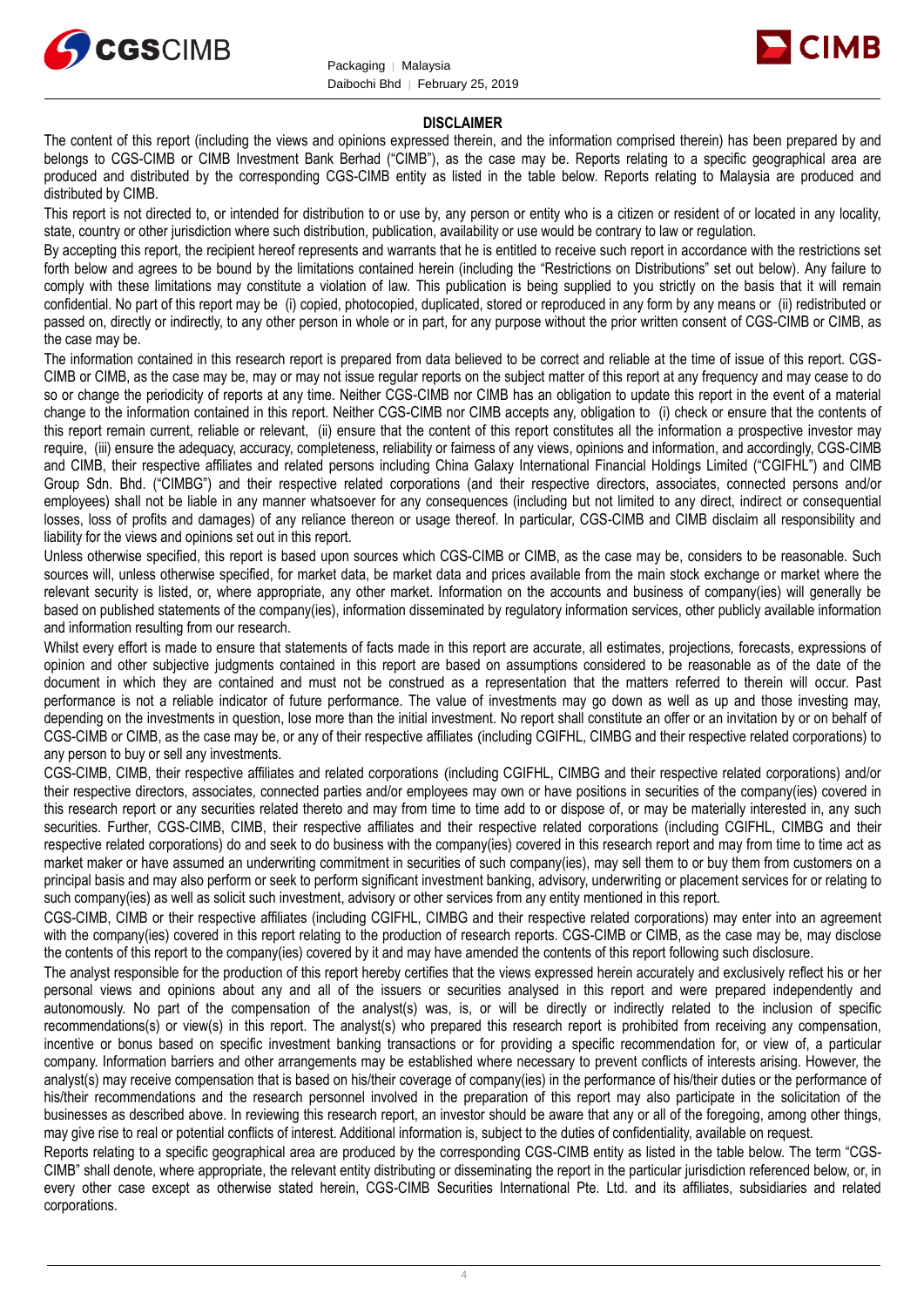



| Country     | <b>CGS-CIMB Entity</b>                                | <b>Regulated by</b>                                                    |
|-------------|-------------------------------------------------------|------------------------------------------------------------------------|
| Hong Kong   | CGS-CIMB Securities (Hong Kong) Limited               | Securities and Futures Commission Hong Kong                            |
| India       | CGS-CIMB Securities (India) Private Limited           | Securities and Exchange Board of India (SEBI)                          |
| Indonesia   | PT CGS-CIMB Sekuritas Indonesia                       | Financial Services Authority of Indonesia                              |
| Singapore   | CGS-CIMB Research Pte. Ltd.                           | Monetary Authority of Singapore                                        |
| South Korea | CGS-CIMB Securities (Hong Kong) Limited, Korea Branch | <b>Financial Services Commission and Financial Supervisory Service</b> |
| Thailand    | CGS-CIMB Securities (Thailand) Co. Ltd.               | Securities and Exchange Commission Thailand                            |

Reports relating to Malaysia are produced by CIMB as listed in the table below:

| سountr∨         | -<br><b>CIMB</b><br>Entitv            | ີ*^d bv<br><sup>JANI</sup> I.<br>патео           |
|-----------------|---------------------------------------|--------------------------------------------------|
| . .<br>Malaysia | <b>CIMB</b><br>Investment Bank Berhad | ommission<br>Malavsia<br><i>s</i> ecurities<br>w |

# **Other Significant Financial Interests:**

(i) As of February 25, 2019 CGS-CIMB / CIMB has a proprietary position in the securities (which may include but not limited to shares, warrants, call warrants and/or any other derivatives) in the following company or companies covered or recommended in this report:

# (a) Tomypak Holdings

(ii) Analyst Disclosure: As of February 25, 2019, the analyst(s) who prepared this report, and the associate(s), has / have an interest in the securities (which may include but not limited to shares, warrants, call warrants and/or any other derivatives) in the following company or companies covered or recommended in this report:

(a) -

This report does not purport to contain all the information that a prospective investor may require. Neither CGS-CIMB or CIMB, as the case may be, nor any of their respective affiliates (including CGIFHL, CIMBG and their related corporations) make any guarantee, representation or warranty, express or implied, as to the adequacy, accuracy, completeness, reliability or fairness of any such information and opinion contained in this report. Neither CGS-CIMB or CIMB, as the case may be, nor any of their respective affiliates nor their related persons (including CGIFHL, CIMBG and their related corporations) shall be liable in any manner whatsoever for any consequences (including but not limited to any direct, indirect or consequential losses, loss of profits and damages) of any reliance thereon or usage thereof.

This report is general in nature and has been prepared for information purposes only. It is intended for circulation amongst CGS-CIMB's or CIMB's (as the case may be) clients generally and does not have regard to the specific investment objectives, financial situation and the particular needs of any specific person who may receive this report. The information and opinions in this report are not and should not be construed or considered as an offer, recommendation or solicitation to buy or sell the subject securities, related investments or other financial instruments or any derivative instrument, or any rights pertaining thereto.

Investors are advised to make their own independent evaluation of the information contained in this research report, consider their own individual investment objectives, financial situation and particular needs and consult their own professional and financial advisers as to the legal, business, financial, tax and other aspects before participating in any transaction in respect of the securities of company(ies) covered in this research report. The securities of such company(ies) may not be eligible for sale in all jurisdictions or to all categories of investors.

**Australia:** Despite anything in this report to the contrary, this research is provided in Australia by CGS-CIMB Securities (Singapore) Pte. Ltd. and CGS-CIMB Securities (Hong Kong) Limited. This research is only available in Australia to persons who are "wholesale clients" (within the meaning of the Corporations Act 2001 (Cth) and is supplied solely for the use of such wholesale clients and shall not be distributed or passed on to any other person. You represent and warrant that if you are in Australia, you are a "wholesale client". This research is of a general nature only and has been prepared without taking into account the objectives, financial situation or needs of the individual recipient. CGS-CIMB Securities (Singapore) Pte. Ltd. and CGS-CIMB Securities (Hong Kong) Limited do not hold, and are not required to hold an Australian financial services license. CGS-CIMB Securities (Singapore) Pte. Ltd. and CGS-CIMB Securities (Hong Kong) Limited rely on "passporting" exemptions for entities appropriately licensed by the Monetary Authority of Singapore (under ASIC Class Order 03/1102) and the Securities and Futures Commission in Hong Kong (under ASIC Class Order 03/1103).

**Canada:** This research report has not been prepared in accordance with the disclosure requirements of Dealer Member Rule 3400 – Research Restrictions and Disclosure Requirements of the Investment Industry Regulatory Organization of Canada. For any research report distributed by CIBC, further disclosures related to CIBC conflicts of interest can be found at https://researchcentral.cibcwm.com .

**China:** For the purpose of this report, the People's Republic of China ("PRC") does not include the Hong Kong Special Administrative Region, the Macau Special Administrative Region or Taiwan. The distributor of this report has not been approved or licensed by the China Securities Regulatory Commission or any other relevant regulatory authority or governmental agency in the PRC. This report contains only marketing information. The distribution of this report is not an offer to buy or sell to any person within or outside PRC or a solicitation to any person within or outside of PRC to buy or sell any instruments described herein. This report is being issued outside the PRC to a limited number of institutional investors and may not be provided to any person other than the original recipient and may not be reproduced or used for any other purpose.

**France:** Only qualified investors within the meaning of French law shall have access to this report. This report shall not be considered as an offer to subscribe to, or used in connection with, any offer for subscription or sale or marketing or direct or indirect distribution of financial instruments and it is not intended as a solicitation for the purchase of any financial instrument.

**Germany:** This report is only directed at persons who are professional investors as defined in sec 31a(2) of the German Securities Trading Act (WpHG). This publication constitutes research of a non-binding nature on the market situation and the investment instruments cited here at the time of the publication of the information.

The current prices/yields in this issue are based upon closing prices from Bloomberg as of the day preceding publication. Please note that neither the German Federal Financial Supervisory Agency (BaFin), nor any other supervisory authority exercises any control over the content of this report. **Hong Kong:** This report is issued and distributed in Hong Kong by CGS-CIMB Securities (Hong Kong) Limited ("CHK") which is licensed in Hong Kong by the Securities and Futures Commission for Type 1 (dealing in securities), Type 4 (advising on securities) and Type 6 (advising on corporate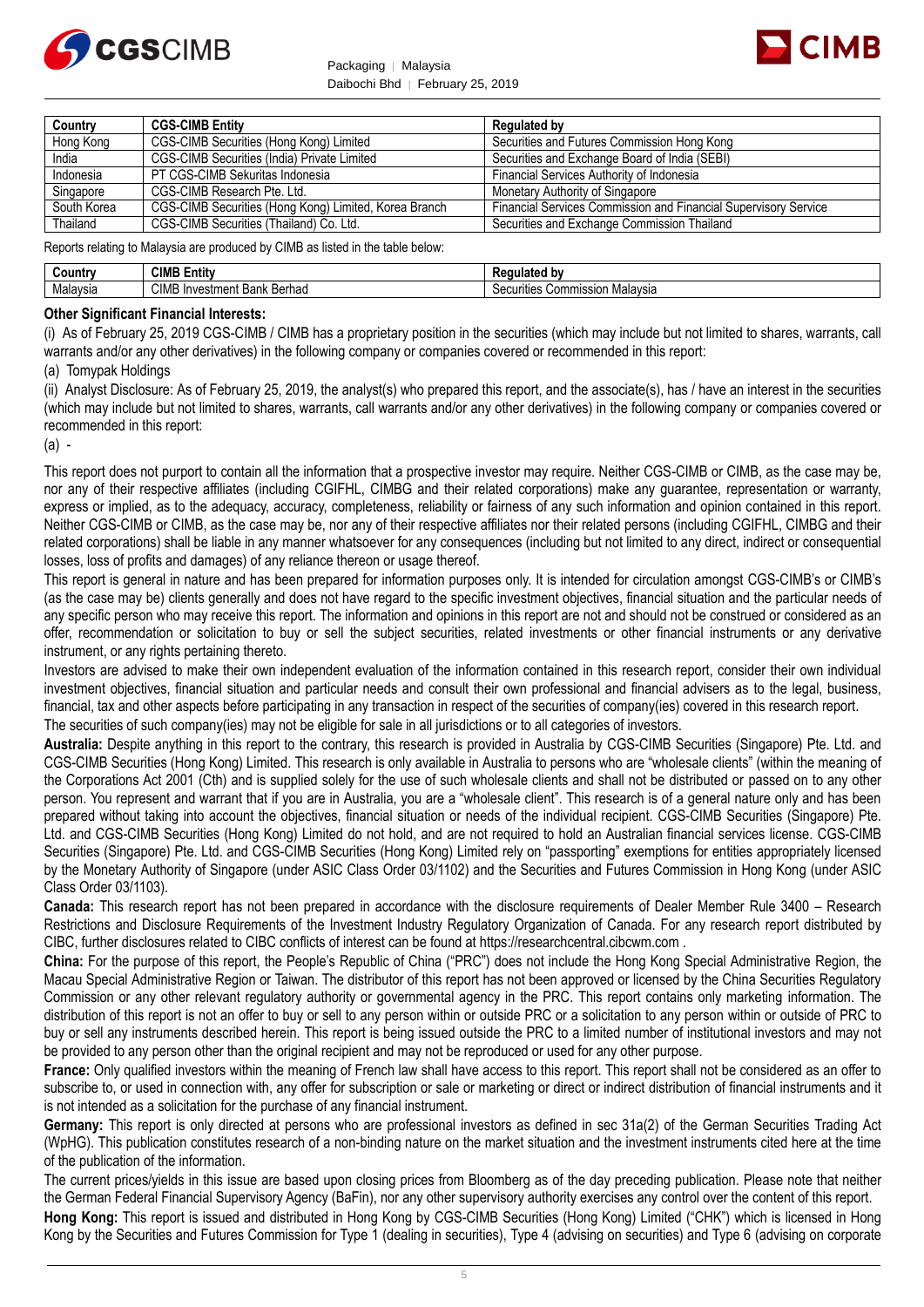



finance) activities. Any investors wishing to purchase or otherwise deal in the securities covered in this report should contact the Head of Sales at CGS-CIMB Securities (Hong Kong) Limited. The views and opinions in this research report are our own as of the date hereof and are subject to change. If the Financial Services and Markets Act of the United Kingdom or the rules of the Financial Conduct Authority apply to a recipient, our obligations owed to such recipient therein are unaffected. CHK has no obligation to update its opinion or the information in this research report. This publication is strictly confidential and is for private circulation only to clients of CHK.

CHK does not make a market on other securities mentioned in the report.

**India:** This report is issued and distributed in India by CGS-CIMB Securities (India) Private Limited ("CGS-CIMB India"). CGS-CIMB India is a subsidiary of CGS-CIMB Securities International Pte. Ltd. which is in turn is a 50:50 joint venture company of CGIFHL and CIMBG. The details of the members of the group of companies of CGS-CIMB can be found at www.cgs-cimb.com, CGIFHL at www.chinastock.com.hk/en/ACG/ContactUs/index.aspx and CIMBG at www.cimb.com/en/who-we-are.html. CGS-CIMB India is registered with the National Stock Exchange of India Limited and BSE Limited as a trading and clearing member (Merchant Banking Number: INM000012037) under the Securities and Exchange Board of India (Stock Brokers and Sub-Brokers) Regulations, 1992. In accordance with the provisions of Regulation 4(g) of the Securities and Exchange Board of India (Investment Advisers) Regulations, 2013, CGS-CIMB India is not required to seek registration with the Securities and Exchange Board of India ("SEBI") as an Investment Adviser. CGS-CIMB India is registered with SEBI (SEBI Registration Number: INZ000157134) as a Research Analyst (INH000000669) pursuant to the SEBI (Research Analysts) Regulations, 2014 ("Regulations").

This report does not take into account the particular investment objectives, financial situations, or needs of the recipients. It is not intended for and does not deal with prohibitions on investment due to law/jurisdiction issues etc. which may exist for certain persons/entities. Recipients should rely on their own investigations and take their own professional advice before investment.

The report is not a "prospectus" as defined under Indian Law, including the Companies Act, 2013, and is not, and shall not be, approved by, or filed or registered with, any Indian regulator, including any Registrar of Companies in India, SEBI, any Indian stock exchange, or the Reserve Bank of India. No offer, or invitation to offer, or solicitation of subscription with respect to any such securities listed or proposed to be listed in India is being made, or intended to be made, to the public, or to any member or section of the public in India, through or pursuant to this report.

The research analysts, strategists or economists principally responsible for the preparation of this research report are segregated from the other activities of CGS-CIMB India and they have received compensation based upon various factors, including quality, accuracy and value of research, firm profitability or revenues, client feedback and competitive factors. Research analysts', strategists' or economists' compensation is not linked to investment banking or capital markets transactions performed or proposed to be performed by CGS-CIMB India or its affiliates.

CGS-CIMB India does not have actual / beneficial ownership of 1% or more securities of the subject company in this research report, at the end of the month immediately preceding the date of publication of this research report. However, since affiliates of CGS-CIMB are engaged in the financial services business, they might have in their normal course of business financial interests or actual / beneficial ownership of one per cent or more in various companies including the subject company in this research report.

CGS-CIMB or its associates, may: (a) from time to time, have long or short position in, and buy or sell the securities of the subject company in this research report; or (b) be engaged in any other transaction involving such securities and earn brokerage or other compensation or act as a market maker in the financial instruments of the subject company in this research report or act as an advisor or lender/borrower to such company or may have any other potential conflict of interests with respect to any recommendation and other related information and opinions.

CGS-CIMB India, its associates and the analyst engaged in preparation of this research report have not received any compensation for investment banking, merchant banking or brokerage services from the subject company mentioned in the research report in the past 12 months.

CGS-CIMB India, its associates and the analyst engaged in preparation of this research report have not managed or co-managed public offering of securities for the subject company mentioned in the research report in the past 12 months. The analyst from CGS-CIMB India engaged in preparation of this research report or his/her relative (a) do not have any financial interests in the subject company mentioned in this research report; (b) do not own 1% or more of the equity securities of the subject company mentioned in the research report as of the last day of the month preceding the publication of the research report; (c) do not have any material conflict of interest at the time of publication of the research report.

**Indonesia:** This report is issued and distributed by PT CGS-CIMB Sekuritas Indonesia ("CGS-CIMB Indonesia"). The views and opinions in this research report are our own as of the date hereof and are subject to change. CGS-CIMB Indonesia has no obligation to update its opinion or the information in this research report. Neither this report nor any copy hereof may be distributed in Indonesia or to any Indonesian citizens wherever they are domiciled or to Indonesian residents except in compliance with applicable Indonesian capital market laws and regulations.

This research report is not an offer of securities in Indonesia. The securities referred to in this research report have not been registered with the Financial Services Authority (Otoritas Jasa Keuangan) pursuant to relevant capital market laws and regulations, and may not be offered or sold within the territory of the Republic of Indonesia or to Indonesian citizens through a public offering or in circumstances which constitute an offer within the meaning of the Indonesian capital market law and regulations.

**Ireland:** CGS-CIMB is not an investment firm authorised in the Republic of Ireland and no part of this document should be construed as CGS-CIMB acting as, or otherwise claiming or representing to be, an investment firm authorised in the Republic of Ireland.

**Malaysia:** This report is distributed in Malaysia by CIMB solely for the benefit of and for the exclusive use of our clients. Recipients of this report are to contact CIMB, at 17th Floor Menara CIMB No. 1 Jalan Stesen Sentral 2, Kuala Lumpur Sentral 50470 Kuala Lumpur, Malaysia, in respect of any matters arising from or in connection with this report. CIMB has no obligation to update, revise or reaffirm its opinion or the information in this research reports after the date of this report.

**New Zealand:** In New Zealand, this report is for distribution only to persons who are wholesale clients pursuant to section 5C of the Financial Advisers Act 2008.

**Singapore:** This report is issued and distributed by CGS-CIMB Research Pte Ltd ("CGS-CIMBR"). CGS-CIMBR is a financial adviser licensed under the Financial Advisers Act, Cap 110 ("FAA") for advising on investment products, by issuing or promulgating research analyses or research reports, whether in electronic, print or other form. Accordingly CGS-CIMBR is a subject to the applicable rules under the FAA unless it is able to avail itself to any prescribed exemptions.

Recipients of this report are to contact CGS-CIMB Research Pte Ltd, 50 Raffles Place, #16-02 Singapore Land Tower, Singapore in respect of any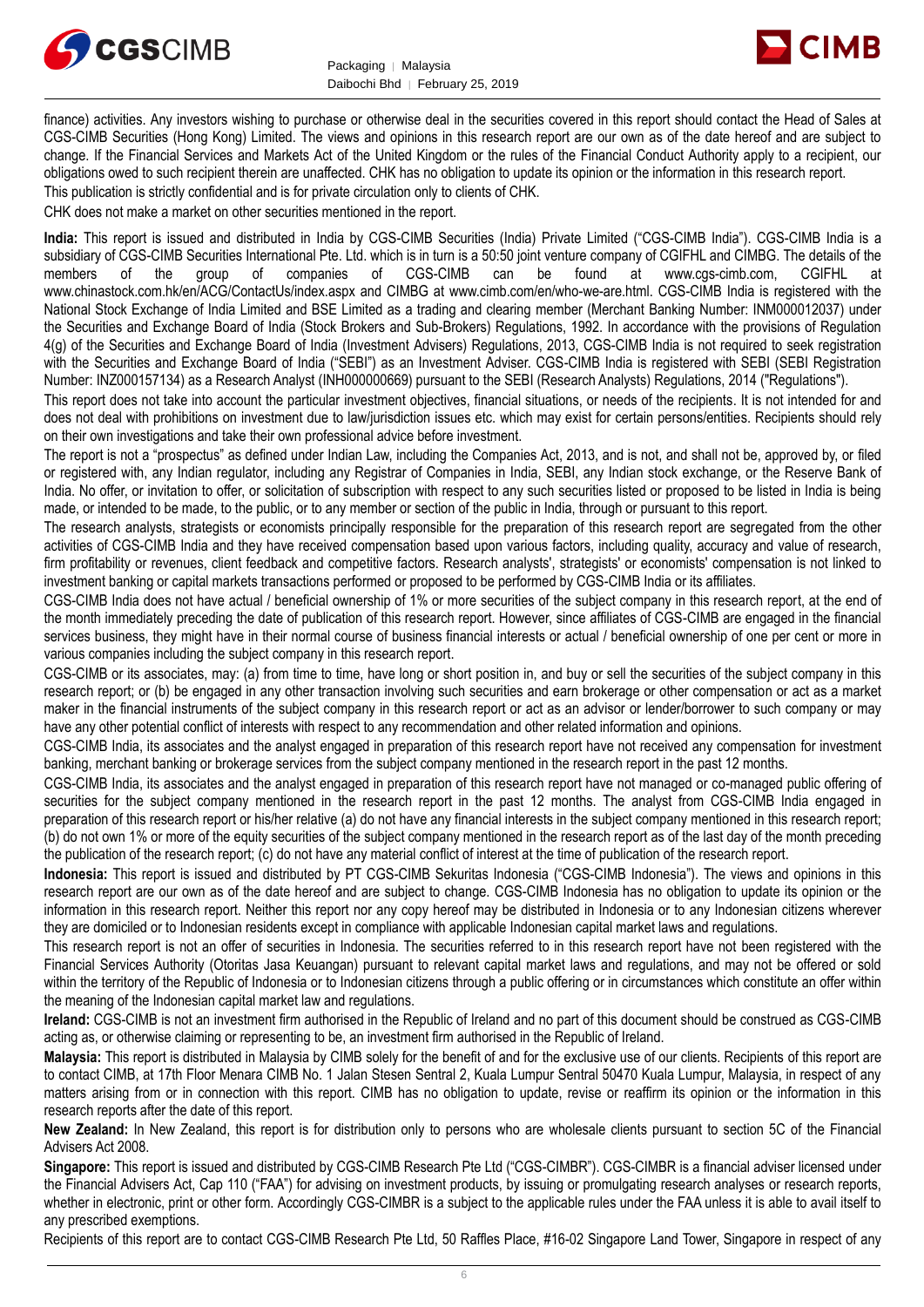



matters arising from, or in connection with this report. CGS-CIMBR has no obligation to update its opinion or the information in this research report. This publication is strictly confidential and is for private circulation only. If you have not been sent this report by CGS-CIMBR directly, you may not rely, use or disclose to anyone else this report or its contents.

If the recipient of this research report is not an accredited investor, expert investor or institutional investor, CGS-CIMBR accepts legal responsibility for the contents of the report without any disclaimer limiting or otherwise curtailing such legal responsibility. If the recipient is an accredited investor, expert investor or institutional investor, the recipient is deemed to acknowledge that CGS-CIMBR is exempt from certain requirements under the FAA and its attendant regulations, and as such, is exempt from complying with the following :

(a) Section 25 of the FAA (obligation to disclose product information);

(b) Section 27 (duty not to make recommendation with respect to any investment product without having a reasonable basis where you may be reasonably expected to rely on the recommendation) of the FAA;

(c) MAS Notice on Information to Clients and Product Information Disclosure [Notice No. FAA-N03];

(d) MAS Notice on Recommendation on Investment Products [Notice No. FAA-N16];

(e) Section 36 (obligation on disclosure of interest in specified products), and

(f) any other laws, regulations, notices, directive, guidelines, circulars and practice notes which are relates to the above, to the extent permitted by applicable laws, as may be amended from time to time, and any other laws, regulations, notices, directive, guidelines, circulars, and practice notes as we may notify you from time to time. In addition, the recipient who is an accredited investor, expert investor or institutional investor acknowledges that as CGS-CIMBR is exempt from Section 27 of the FAA, the recipient will also not be able to file a civil claim against CGS-CIMBR for any loss or damage arising from the recipient's reliance on any recommendation made by CGS-CIMBR which would otherwise be a right that is available to the recipient under Section 27 of the FAA, the recipient will also not be able to file a civil claim against CGS-CIMBR for any loss or damage arising from the recipient's reliance on any recommendation made by CGS-CIMBR which would otherwise be a right that is available to the recipient under Section 27 of the FAA.

CGS-CIMBR, its affiliates and related corporations, their directors, associates, connected parties and/or employees may own or have positions in specified products of the company(ies) covered in this research report or any specified products related thereto and may from time to time add to or dispose of, or may be materially interested in, any such specified products. Further, CGS-CIMBR, its affiliates and its related corporations do and seek to do business with the company(ies) covered in this research report and may from time to time act as market maker or have assumed an underwriting commitment in specified products of such company(ies), may sell them to or buy them from customers on a principal basis and may also perform or seek to perform significant investment banking, advisory, underwriting or placement services for or relating to such company(ies) as well as solicit such investment, advisory or other services from any entity mentioned in this report.

As of February 25, 2019, CGS-CIMBR does not have a proprietary position in the recommended specified products in this report.

CGS-CIMBR does not make a market on the securities mentioned in the report.

**South Korea:** This report is issued and distributed in South Korea by CGS-CIMB Securities (Hong Kong) Limited, Korea Branch ("CGS-CIMB Korea") which is licensed as a cash equity broker, and regulated by the Financial Services Commission and Financial Supervisory Service of Korea. In South Korea, this report is for distribution only to professional investors under Article 9(5) of the Financial Investment Services and Capital Market Act of Korea ("FSCMA").

**Spain:** This document is a research report and it is addressed to institutional investors only. The research report is of a general nature and not personalised and does not constitute investment advice so, as the case may be, the recipient must seek proper advice before adopting any investment decision. This document does not constitute a public offering of securities.

CGS-CIMB is not registered with the Spanish Comision Nacional del Mercado de Valores to provide investment services.

**Sweden:** This report contains only marketing information and has not been approved by the Swedish Financial Supervisory Authority. The distribution of this report is not an offer to sell to any person in Sweden or a solicitation to any person in Sweden to buy any instruments described herein and may not be forwarded to the public in Sweden.

Switzerland: This report has not been prepared in accordance with the recognized self-regulatory minimal standards for research reports of banks issued by the Swiss Bankers' Association (Directives on the Independence of Financial Research).

**Thailand:** This report is issued and distributed by CGS-CIMB Securities (Thailand) Co. Ltd. ("CGS-CIMB Thailand") based upon sources believed to be reliable (but their accuracy, completeness or correctness is not guaranteed). The statements or expressions of opinion herein were arrived at after due and careful consideration for use as information for investment. Such opinions are subject to change without notice and CGS-CIMB Thailand has no obligation to update its opinion or the information in this research report.

CGS-CIMB Thailand may act or acts as Market Maker, and issuer and offerer of Derivative Warrants and Structured Note which may have the following securities as its underlying securities. Investors should carefully read and study the details of the derivative warrants in the prospectus before making investment decisions.

AAV, ADVANC, AMATA, AOT, AP, BANPU, BBL, BCH, BCP, BCPG, BDMS, BEAUTY, BEM, BGRIM, BJC, BH, BLA, BLAND, BPP, BTS, CBG, CENTEL, CHG, CK, CKP, COM7, CPALL, CPF, CPN, DELTA, DTAC, EA, EGCO, EPG, ERW, ESSO, GGC, GFPT, GLOBAL, GLOW, GPSC, GUNKUL, HANA, HMPRO, INTUCH, IRPC, ITD, IVL, KBANK, KCE, KKP, KTB, KTC, LH, LPN, MAJOR, MEGA, MINT, MTLS, ORI, PRM, PSH, PSL, PTG, PTT, PTTEP, PTTGC, QH, RATCH, ROBINS, RS, SAWAD, SCB, SCC, SGP, SIRI, SPALI, SPRC, STA, STEC, SUPER, TASCO, TCAP, THAI, THANI, TISCO, TKN, TMB, TOA, TOP, TPIPL, TPIPP, TRUE, TTW, TU, TVO, UV, WHA, WHAUP, WORK.

# **Corporate Governance Report:**

The disclosure of the survey result of the Thai Institute of Directors Association ("IOD") regarding corporate governance is made pursuant to the policy of the Office of the Securities and Exchange Commission. The survey of the IOD is based on the information of a company listed on the Stock Exchange of Thailand and the Market for Alternative Investment disclosed to the public and able to be accessed by a general public investor. The result, therefore, is from the perspective of a third party. It is not an evaluation of operation and is not based on inside information.

The survey result is as of the date appearing in the Corporate Governance Report of Thai Listed Companies. As a result, the survey result may be changed after that date. CGS-CIMB Thailand does not confirm nor certify the accuracy of such survey result.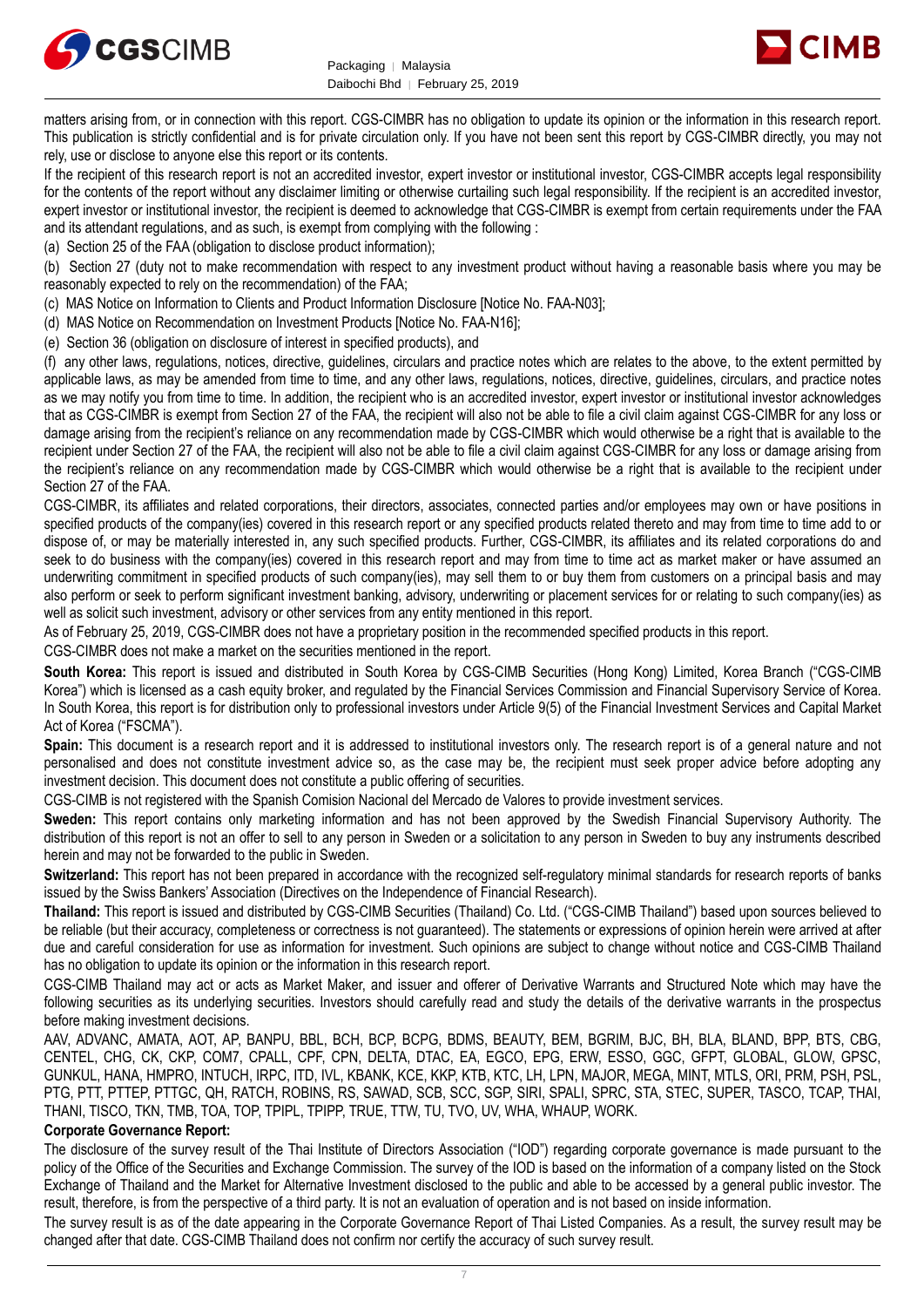



| :AAPA<br><b>Range:</b><br>ocor | 100<br>90 | 80<br>0C<br>ັບ     | 70<br>--<br>. . | $\overline{\phantom{a}}$<br>◡◠<br>$\sim$<br>ገነለ<br>DЕ<br>u u<br>., | Resul.<br><b>A</b><br>10101<br>oш<br>w. |
|--------------------------------|-----------|--------------------|-----------------|--------------------------------------------------------------------|-----------------------------------------|
| <b>Des</b><br>scription.       | xcellent: | oodذ<br><b>Ver</b> | Goog            | N/A                                                                |                                         |

**United Arab Emirates:** The distributor of this report has not been approved or licensed by the UAE Central Bank or any other relevant licensing authorities or governmental agencies in the United Arab Emirates. This report is strictly private and confidential and has not been reviewed by, deposited or registered with UAE Central Bank or any other licensing authority or governmental agencies in the United Arab Emirates. This report is being issued outside the United Arab Emirates to a limited number of institutional investors and must not be provided to any person other than the original recipient and may not be reproduced or used for any other purpose. Further, the information contained in this report is not intended to lead to the sale of investments under any subscription agreement or the conclusion of any other contract of whatsoever nature within the territory of the United Arab Emirates.

**United Kingdom and European Economic Area (EEA):** In the United Kingdom and European Economic Area, this material is also being distributed by CGS-CIMB Securities (UK) Limited ("CGS-CIMB UK"). CGS-CIMB UK is authorized and regulated by the Financial Conduct Authority and its registered office is at 27 Knightsbridge, London, SW1X7YB. The material distributed by CGS-CIMB UK has been prepared in accordance with CGS-CIMB's policies for managing conflicts of interest arising as a result of publication and distribution of this material. This material is for distribution only to, and is solely directed at, selected persons on the basis that those persons: (a) are eligible counterparties and professional clients of CGS-CIMB UK; (b) have professional experience in matters relating to investments falling within Article 19(5) of the Financial Services and Markets Act 2000 (Financial Promotion) Order 2005 (as amended, the "Order"), (c) fall within Article 49(2)(a) to (d) ("high net worth companies, unincorporated associations etc") of the Order; (d) are outside the United Kingdom subject to relevant regulation in each jurisdiction, material(all such persons together being referred to as "relevant persons"). This material is directed only at relevant persons and must not be acted on or relied on by persons who are not relevant persons. Any investment or investment activity to which this material relates is available only to relevant persons and will be engaged in only with relevant persons.

Where this material is labelled as non-independent, it does not provide an impartial or objective assessment of the subject matter and does not constitute independent "research" (cannot remove research from here under the applicable rules of the Financial Conduct Authority in the UK. Consequently, any such non-independent material will not have been prepared in accordance with legal requirements designed to promote the independence of research (cannot remove research from here) and will not subject to any prohibition on dealing ahead of the dissemination of research. Any such non-independent material must be considered as a marketing communication.

**United States:** This research report is distributed in the United States of America by CGS-CIMB Securities (USA) Inc, a U.S. registered brokerdealer and a related company of CGS-CIMB Research Pte Ltd, PT CGS-CIMB Sekuritas Indonesia, CGS-CIMB Securities (Thailand) Co. Ltd, CGS-CIMB Securities (Hong Kong) Limited, CGS-CIMB Securities (India) Private Limited, and is distributed solely to persons who qualify as "U.S. Institutional Investors" as defined in Rule 15a-6 under the Securities and Exchange Act of 1934. This communication is only for Institutional Investors whose ordinary business activities involve investing in shares, bonds, and associated securities and/or derivative securities and who have professional experience in such investments. Any person who is not a U.S. Institutional Investor or Major Institutional Investor must not rely on this communication. The delivery of this research report to any person in the United States of America is not a recommendation to effect any transactions in the securities discussed herein, or an endorsement of any opinion expressed herein. CGS-CIMB Securities (USA) Inc, is a FINRA/SIPC member and takes responsibility for the content of this report. For further information or to place an order in any of the above-mentioned securities please contact a registered representative of CGS-CIMB Securities (USA) Inc.

CGS-CIMB Securities (USA) Inc. does not make a market on other securities mentioned in the report.

CGS-CIMB Securities (USA) Inc. has not managed or co-managed a public offering of any of the securities mentioned in the past 12 months.

CGS-CIMB Securities (USA) Inc. has not received compensation for investment banking services from any of the company mentioned in the past 12 months.

CGS-CIMB Securities (USA) Inc. neither expects to receive nor intends to seek compensation for investment banking services from any of the company mentioned within the next 3 months.

**Other jurisdictions:** In any other jurisdictions, except if otherwise restricted by laws or regulations, this report is only for distribution to professional, institutional or sophisticated investors as defined in the laws and regulations of such jurisdictions. being the purisdictions: In any other jurisdictions, except if otherwise restricted by laws<br>stitutional or sophisticated investors as defined in the laws and regulations of such j<br>Distribution of stock ratings and investme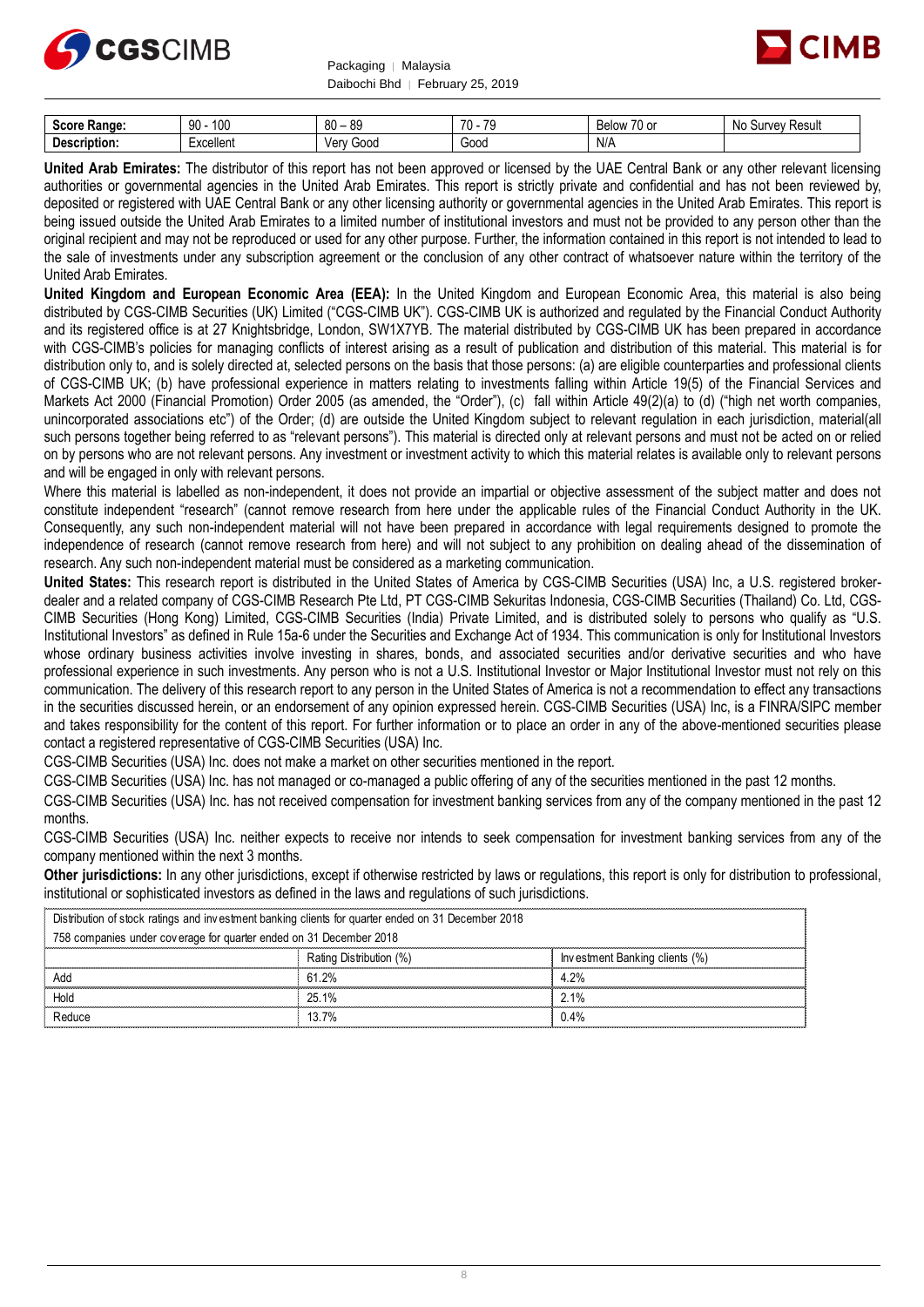



# **Spitzer Chart for stock being researched ( 2 year data )**



**Corporate Governance Report of Thai Listed Companies (CGR). CG Rating by the Thai Institute of Directors Association (Thai IOD) in 2018, Anti-Corruption 2018**

**ADVANC** – Excellent, Certified, **AEONTS** – Good, n/a, **AH** – Very Good, n/a, **AMATA** – Excellent, Declared, **ANAN** – Excellent, Declared, **AOT** – Excellent, Declared, **AP** – Excellent, Certified, **ASP** – Very Good, Certified, **BANPU** – Excellent, Certified, **BAY** – Excellent, Certified, **BBL** – Very Good, Certified, **BCH** – Good, Certified, **BCP** - Excellent, Certified, **BCPG** – Excellent, Certified, **BEM** – Very Good, n/a, **BDMS** – Very Good, n/a, **BEAUTY** – Good, n/a, **BEC** – Very Good, n/a, , **BGRIM** – Very Good, Declared, **BH** - Good, n/a, **BJC** – Very Good, Declared, **BJCHI** – Very Good, Certified, **BPP** – Very Good, Declared, **BR** - Good, Declared, **BTS** - Excellent, Certified, **CBG** – Very Good, n/a, **CCET** – Good, n/a, **CENTEL** – Very Good, Certified, **CHG** – Very Good, Declared, **CK** – Excellent, n/a, **COL** – Excellent, Declared, **CPALL** – Very Good, Certified, **CPF** – Excellent, Certified, **CPN** - Excellent, Certified, **DELTA** - Excellent, n/a, **DEMCO** – Excellent, Certified, **DDD** – Very Good, Declared, **DIF** – not available, n/a, **DTAC** – Excellent, Certified, **EA** – Excellent, n/a, **ECL** – Very Good, Certified, **EGCO** - Excellent, Certified, **EPG** – Very Good, n/a, **ERW** – Very Good, n/a, **GFPT** - Excellent, Certified, **GGC** – Excellent, Certified, **GLOBAL** – Very Good, n/a, **GLOW** – Very Good, Certified, **GPSC** – Excellent, Certified, **GULF** – Very Good, n/a, **GUNKUL** – Excellent, Certified, **HANA** - Excellent, Certified, **HMPRO** - Excellent, Certified, **HREIT** - Excellent, Certified **ICHI** – Excellent, Declared, **HUMAN** – not available, n/a, **III** – Good, n/a, **INTUCH** - Excellent, Certified, **IRPC** – Excellent, Certified, **ITD**\* – Very Good, n/a, **IVL** - Excellent, Certified, **JASIF** – not available, n/a, **KBANK** - Excellent, Certified, **KCE** - Excellent, Certified, **KKP** – Excellent, Certified, **KSL** – Excellent, Certified, **KTB** - Excellent, Certified, **KTC** – Excellent, Certified, **LH** - Very Good, n/a, **LPN** – Excellent, Certified, **M** – Very Good, Certified, **MACO** – Very Good, n/a, **MAJOR** – Very Good, n/a, **MAKRO** – Excellent, Declared, **MALEE** – Very Good, Certified, **MC** – Very Good, Certified, **MCOT** – Excellent, Certified, **MEGA** – Very Good, n/a, **MINT** - Excellent, Certified, **MTC** – Excellent, Declared, **NETBAY** – Good, n/a, **PLANB** – Excellent, Declared, **PLAT** – Very Good, Certified, **PSH** – Excellent, Certified, **PSTC** – Good, Certified, **PTT** - Excellent, Certified, **PTTEP** - Excellent, Certified, **PTTGC** - Excellent, Certified, **QH** – Excellent, Certified, **RATCH** – Excellent, Certified, **ROBINS** – Excellent, Certified, **RS** – Very Good, n/a, **RSP** – not available, n/a, **SAMART** - Excellent, n/a, **SAPPE** – Very Good, Declared, **SAT** – Excellent, Certified, **SAWAD** – Very Good, n/a, **SC** – Excellent, Declared, **SCB** - Excellent, Certified, **SCC** – Excellent, Certified, **SCN** – Very Good, Certified, **SF** – Good, n/a, **SIRI** – Very Good, Certified, **SPA** - Good, n/a, **SPALI** - Excellent, n/a, **SPRC** – Excellent, Certified, **STA** – Very Good, Certified, **STEC** – Excellent, n/a, **SVI** – Excellent, Certified, **SYNEX** – Very Good, Declared, **TASCO** – Excellent, Certified, **TCAP** – Excellent, Certified, **TIPCO** – Very Good, Certified, **TISCO** - Excellent, Certified, **TKN** – Very Good, Declared, **TMB** - Excellent, Certified, **TNR** – Very Good, Declared, **TOP** - Excellent, Certified, **TPCH** – Good, n/a, **TPIPP** – Good, n/a, **TRUE** – Excellent, Certified, **TU** – Excellent, Certified, **TVO** – Very Good, Declared, **UNIQ** – Good, n/a, **VGI** – Excellent, Certified, **WHA** – Excellent, Certified, **WHART** – not available, n/a, **WORK** – Good, n/a.

Companies participating in Thailand's Private Sector Collective Action Coalition Against Corruption programme (Thai CAC) under Thai Institute of Directors (as of August 31, 2018) are categorized into:

- Companies that have declared their intention to join CAC, and

- Companies certified by CAC

\* The company, its director or management had been reportedly accused for breaching proper corporate governance such as violation of the SEC's regulations or charged with corruption.